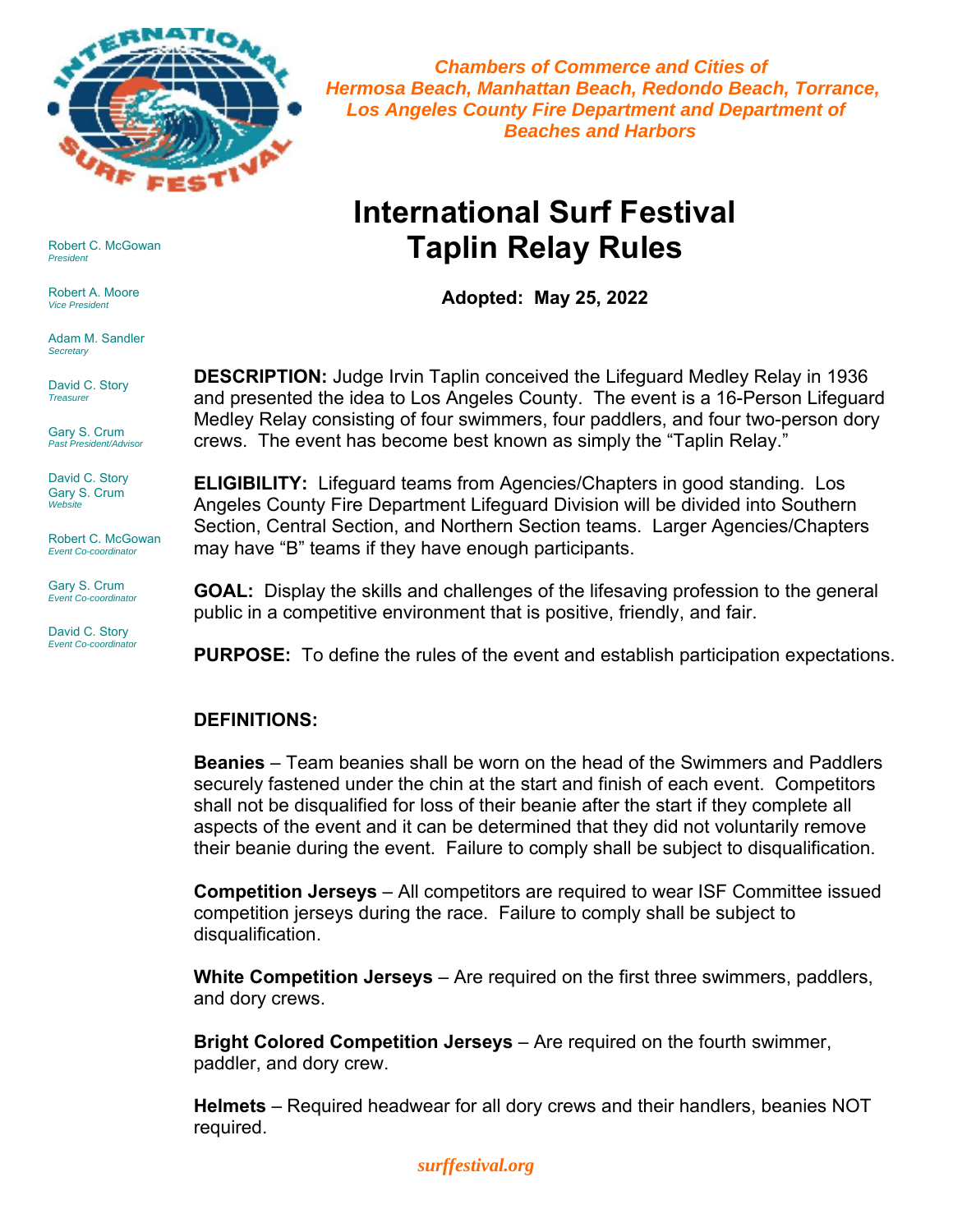**Handler** – A person who assists a dory crew in launching and catching a dory in the surf. There may only be one handler per team at a time.

**Start/Exchange/Finish Line** – Lane markers, poles placed in a horizontal line on the beach parallel to the waterline.

**Start of the Race** – The Head Official/Starter will verbally confirm with each lane to make sure the first swimmer is ready. The Head Official/Starter will blow a whistle to indicate the race is about to begin. The Head Official/Starter will then shoot the starter pistol to start the race.

**Start** – All competitors are to be positioned behind the Start/Exchange/Finish line before they begin their leg of the race.

**Turn Flag Line** – Ten distinctive colored flags stretched in a horizontal line. All buoys shall be placed by the ISF under the direction of the Head Official or their designee. Buoy placement must be done prior to the starting of the competition. Distance may vary due to tides, surf, and other conditions. The distance from Start/Exchange/Finish line to the Turn Flag Line is approximately 200-300 yards.

**Turn Flag** – A clockwise turn is recommended around any one of the ten flags, but not required. If making a counter-clockwise turn, the competitor must give way to another competitor who is making a clockwise turn.

**Skin-to-Skin Tag** – A physical touch person-to-person.

**Exchange** – A competitor who is completing their leg of the race MUST make a skin-toskin tag to the next competitor who is standing BEHIND the Start/Exchange/Finish line.

**Paddleboard Exchange** – Using the same paddleboard, the competitor who is completing their leg of the race MAY hand the paddleboard to the next competitor who is standing BEHIND the Start/Exchange/Finish line. (This would be the only exception where a skin-to-skin tag is not required.) The other option would be a skin-to-skin tag BEHIND the Start/Exchange/Finish line.

**Required equipment** – one paddleboard, one dory per team.

**Paddleboard Specifications** – Must meet current United States Lifesaving Association standards.

**Dory Specifications** – Must meet current National Dorymen's Association standards.

**Lane** – The area on either side of the Team's assigned lane pole, e.g. lane 5 is between lane pole 4 and lane pole 6.

**Lane Assignments** – Team lane assignments shall be made by the Head Official and shall be based on the finish order from the previous Taplin results. *NOTE: In the event*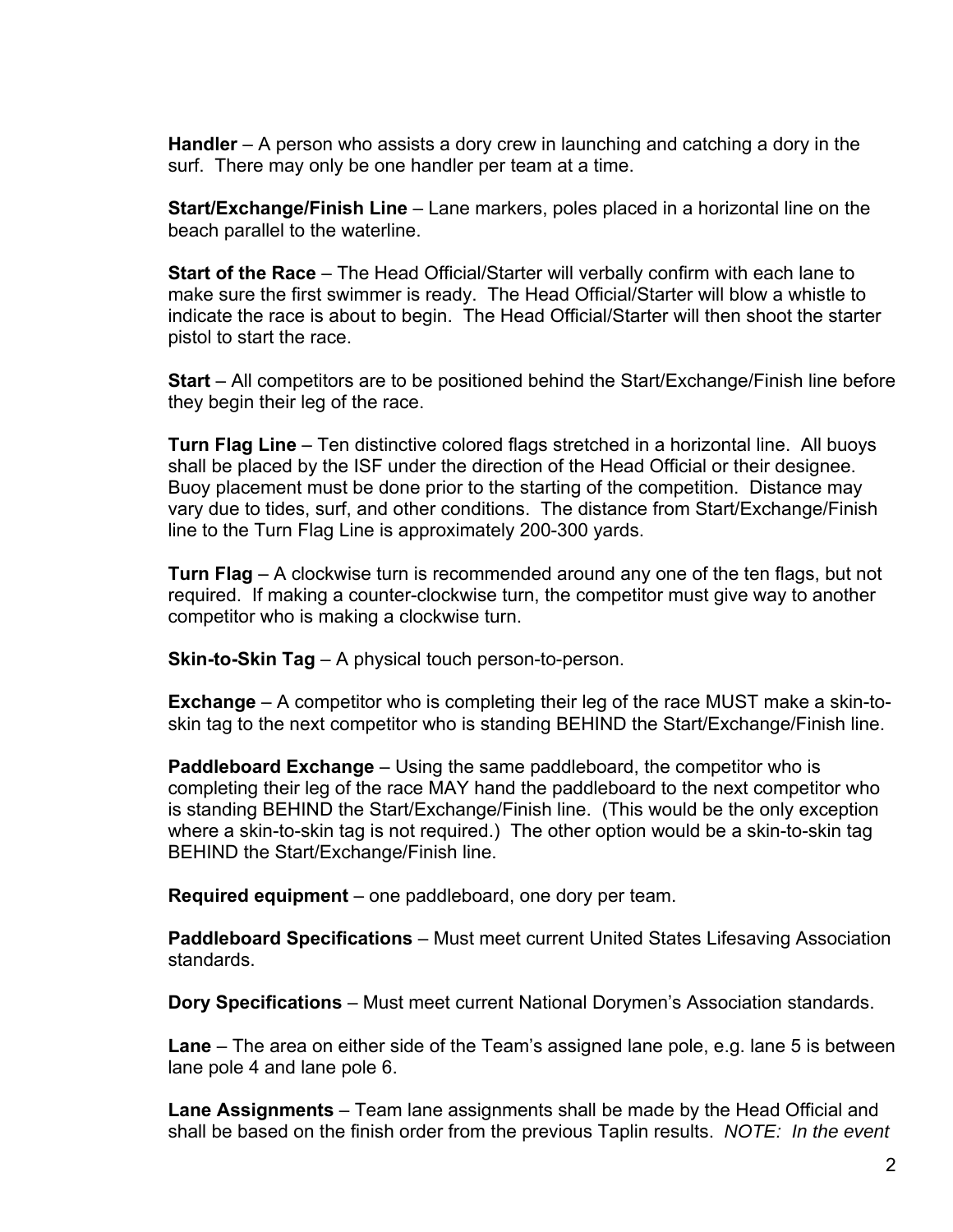*of invited international teams competing in the Taplin, the international team's lane assignment shall be placed in the center of the course unless requested otherwise.* 

**Team Captain** – The person responsible for the team and the contact for the Officials, Lane Judges, and ISF Committee. The Team Captain must be available for the Captain's meeting prior to the start of the Taplin Relay for any final instructions and/or questions. Team Captains are to submit their contact information to the ISF Official listed on the entry form along with a completed entry form. The entry form must include competitor's full, legible, first and last names, and in the discipline they are competing. This team roster should be submitted no later than five days prior to the event.

**Officials** – Individuals who VOLUNTEER their time to make sure everyone is enjoying a fair and honest competition.

**Lane Judges** – Individuals who VOLUNTEER their time to issue beanies, competition jerseys, keep track of the event progress, turn the flipcharts, and approximate the finish order of their respective team. They are then responsible to collect ALL of the beanies and competition jerseys from the Team Captains. Once ALL beanies and competition jerseys are received, issue the Team's T-Shirts to the Team Captain for distribution. Lane Judges are responsible for turning in and retrieving all of the beanies, competition jerseys, flipcharts, and clipboards to the ISF Committee

**Disqualification** – Elimination from the competition results due to a rules infraction, unsportsmanlike conduct, or inability to complete the race. The decision to disqualify a team from the race shall be made by the Head Official and that decision is final.

**"Down in Front"** – The Announcer, Lane Judge, and Officials will use this term for any teams that are standing in their area and blocking the public's view of the event. All competitors have a responsibility to ensure the spectators have an unobstructed view of the competition. Team Captains should assist in this endeavor.

# **RACE RULES:**

Each Taplin Team consists of a 16-Person Relay Team:

- 4 Swimmers
- 4 Paddlers
- 8 Rowers (4 x 2-person dory crews)

No team member may compete more than once per relay team.

No team member may compete on more than one team.

Each 16-member team is assigned a lane. ALL exchanges (skin-to-skin tags) must be in their respective lane behind the lane marker Start/Exchange/Finish line.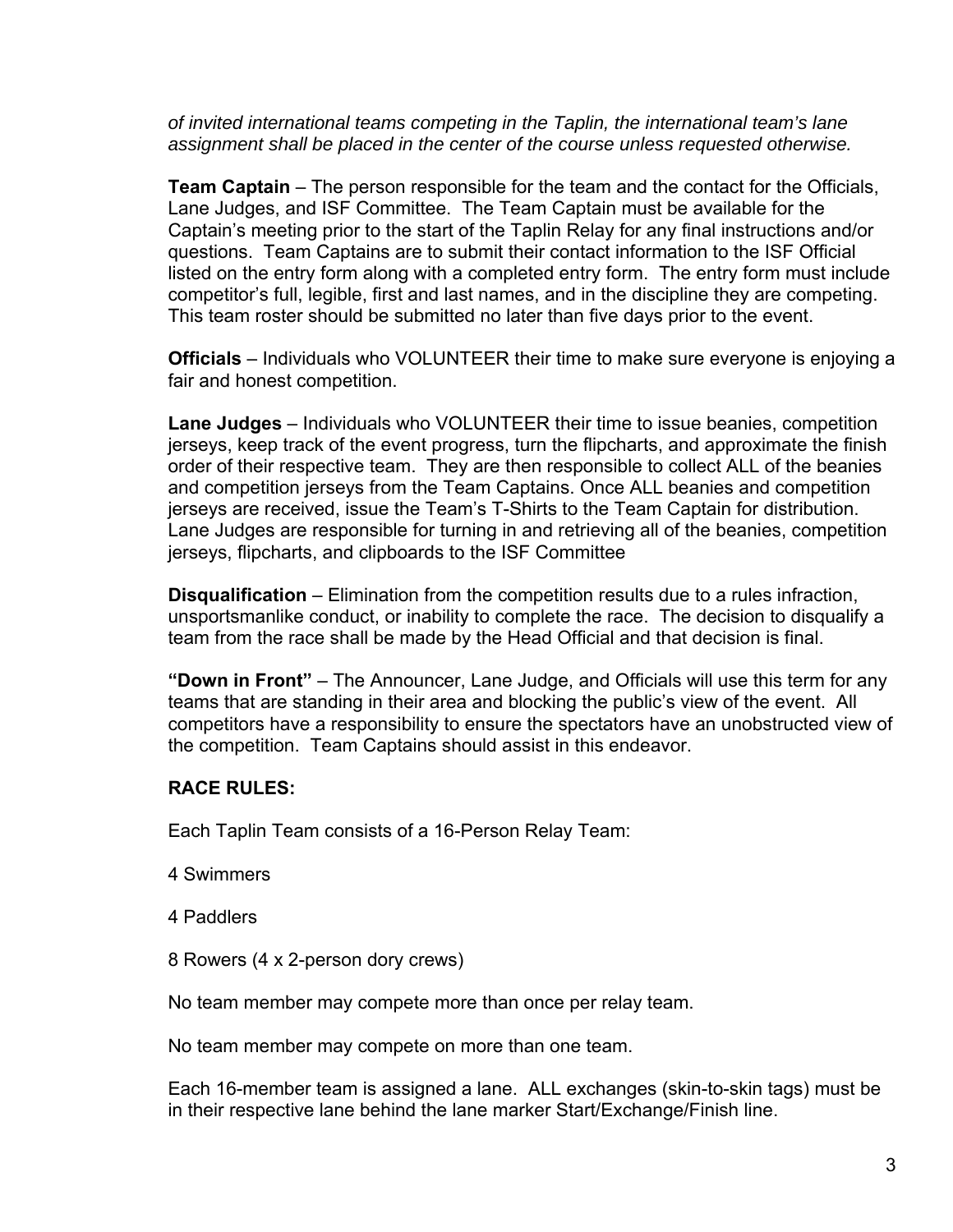However, the final dory competitor can cross the finish line in any lane.

All Swim and Paddle competitors must wear their team beanie when competing. All Dory Crews and Handlers must wear helmets when competing.

All competitors must wear their team lane competition jersey with the assigned lane number displayed. Swimmers 1-3, Paddlers 1-3, and Dory Crews 1-3 must wear the WHITE team lane competition jersey with the assigned lane number displayed. Swimmer #4, Paddler #4, and Dory Crew #4 must wear the BRIGHT COLORED competition jersey with the assigned lane number displayed.

Team Captains are responsible for the conduct of their team members during the event. They are responsible for knowing the rules and making sure their team members follow said rules. They are responsible for all issued beanies and competition jerseys and for turning in ALL beanies and competition jerseys to their lane judge. Team Captains are responsible for distributing their teams T-Shirts once all beanies and competition jerseys are accounted for.

# **START:**

The first Swimmer shall be in their respective lane behind the Start line wearing their assigned beanie and competition jersey. The Head Official will call out each lane to make sure they are ready. The Head Official will blow the whistle to indicate the race is about to start. The Head Official will fire the starter pistol to start the race.

# **COURSE:**

Lane Marker Line - Start/Exchange/Finish Line

Flag Line - Turn buoy

A Competitor must start in their lane at the Start/Exchange/Finish line, go around one flag on the flag line, and execute a skin-to-skin tag (exception paddlers may skin-topaddleboard tag) on the next competitor who is behind the Start/Exchange/Finish line in their respective lane.

The final Dory Crew finish may be completed by crossing the Start/Exchange/Finish line in ANY lane.

### **RULES:**

A competitor may NOT purposely interfere with another competitor. When rounding the flag line, all precautions must be taken to avoid any collisions.

During the race, all team members must remain seated to allow the spectators an opportunity to view the race. The Team Captain shall assist in team compliance.